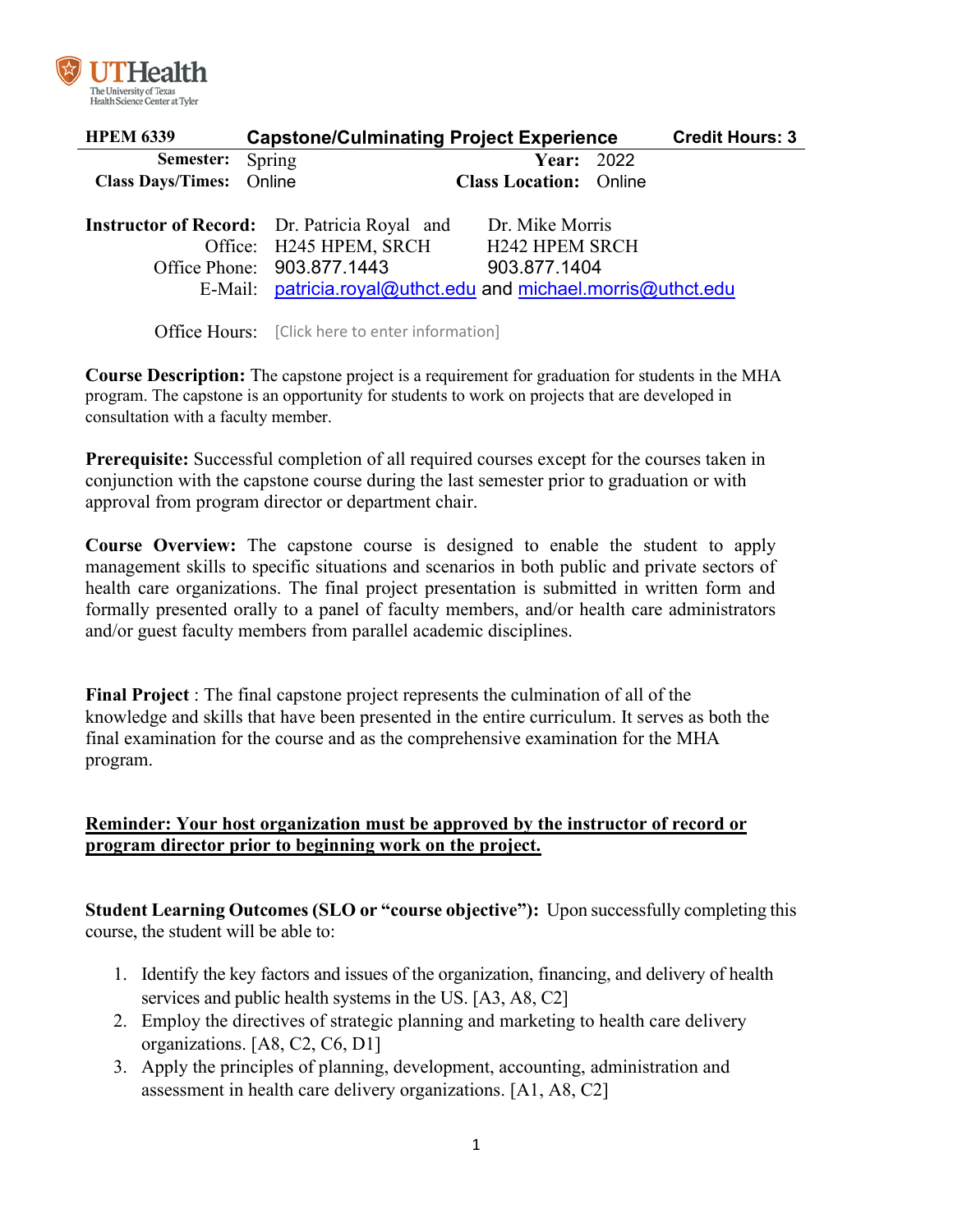

- 4. Evaluate the relationship between a health care delivery organization and its external environment. [A3, A8, C2, C6, D1]
- 5. Apply the principles of human resources management to health care delivery organizations.[C1]
- 6. Apply organizational design techniques to modern health care delivery organizations.[A3, A8]
- 7. Communicate the major issues challenging the delivery of health care services. [B1,B3]
- 8. Use quality and performance improvement theories to personnel and organizational performance concerns.[A8, A10]
- 9. Characterize the legal and ethical bases for public health and health care service.<sup>[D1,D3]</sup>

# **Course Assessment/Methods of Evaluation:**

| <b>Assignments</b>             |            |  |
|--------------------------------|------------|--|
| Written Strategic Plan         | <b>20%</b> |  |
| Oral Presentation              | 70%        |  |
| Two Progress Reports (5% each) | 10%        |  |
| Total                          | $100\%$    |  |

## **Course Grade Scale: 90 – 100 A, 80 – 89 B, 70 – 79 C: Must score Cor higher to pass the course.**

Linked MHA Program Learning Outcomes:

- PLO A.1- Identify appropriate sources and gather information, effectively and efficiently. (Advanced)
- PLO A. 3 Develop, understand, and use data from performance, surveillance or monitoring systems**.** (Intermediate)
- PLO A.6- Policy analysis: Understand the policy-making process and the role of public health politics; assess a problem and identify and compare potential policy solutions; and understand and critically assess methods to evaluate policy impact. (Intermediate)
- PLO A.8- Operational analysis: Analyze, design, or improve an organizational process, including the use of quality management, process improvement, marketing and information technology principles and tools. (Advanced)
- PLO A. 10 -Decision Making: Implement a decision-making process that incorporates evidence from a broad analysis that includes uncertainty, risk, stakeholders, and organizational values. (Advanced)
- PLO B. 1- Convey: Speak and write in a clear, logical, and grammatical manner in formal and informal situations; prepare cogent business presentations; facilitate an effective group process. (Advanced)
- PLO B. 3 Interact: Perceive and respond appropriately to the spoken, unspoken, or partly expressed thoughts, feelings, and concerns of others. (Advanced)
- PLO C.1 Organizational Vision: Through effective governance, establish an organization's values, vision, and mission; systematically enhance performance and human material and knowledge resources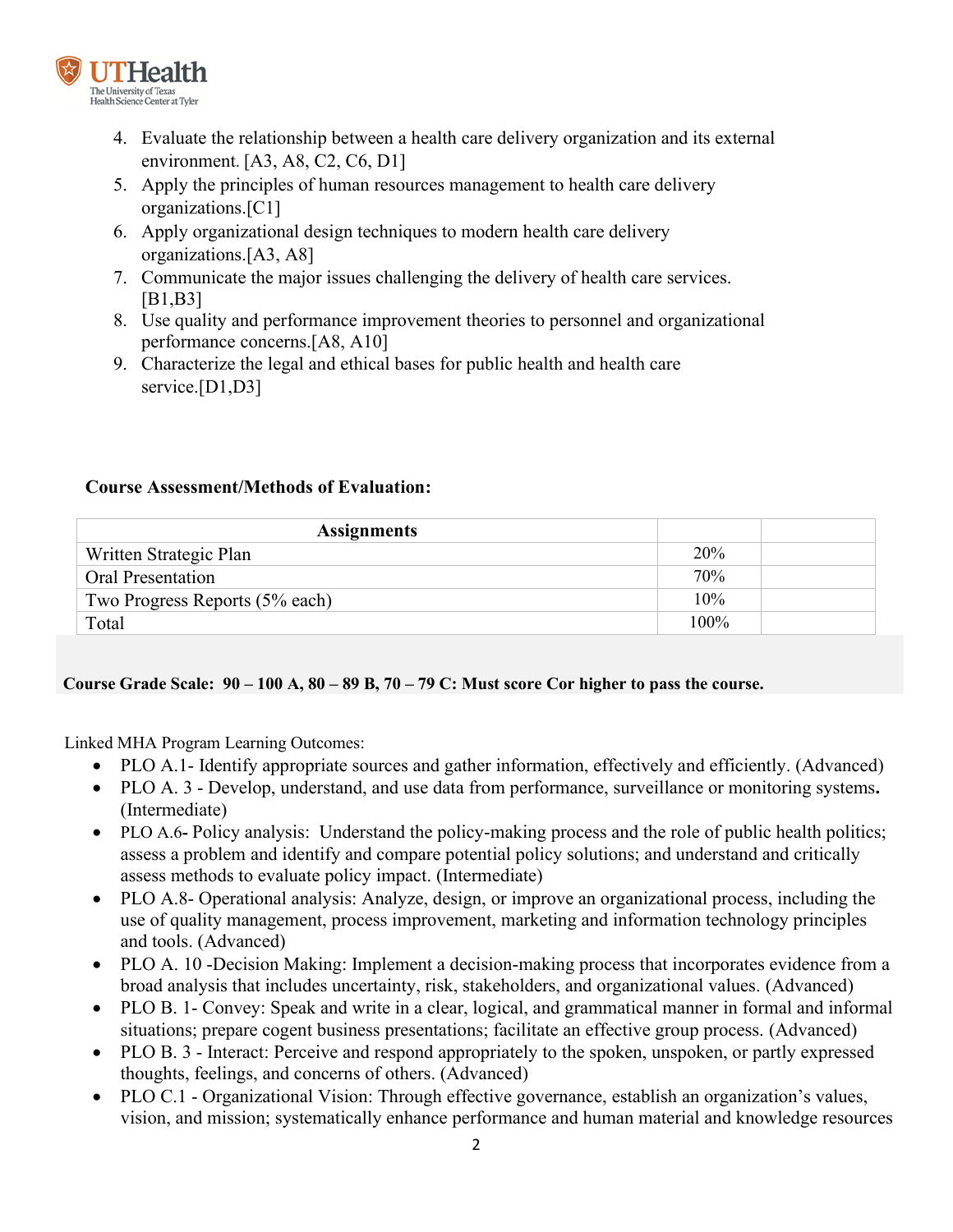

- PLO C.2 Accountability: Hold self and others accountable to standards of performance; encourage commitment to the long-term good of the organization. (Advanced)
- PLO C. 6 Organizational awareness: Understand and learn from governance structures, formal and informal decision making structures, and power relationships in an organization, industry, or community (Advanced)
- PLO D.1 Use legal reasoning as a tool for analysis, communication, strategy and planning. (Intermediate)
- PLO D. 2 **-** Behave ethically and promote standards of ethical behavior throughout public and healthcare organizations and professional communities. (Advanced)
- PLO D.3 Develop an understanding of healthcare state and federal legislation as it affects healthcare organizations **(**Intermediate**)**

#### **Required Textbook:**

Ginter, P., Duncan, W., & Swayne, L., (2018). Strategic Management of Healthcare Organizations. Hoboken, New Jersey. John Wiley and Sons. 8th Edition.

#### **Progress Reports**

 You are required to submit two progress reports that not only describe your progress toward the plan but also include your documents to demonstrate your progress. You must include the represented documents indicated in the module in canvas. (See assignment section below).

### **Written Plan**

Your plan must include all of the required elements and include an executive summary, title page, table of contents, report, references, and appendices. You should have graphics and photos as appropriate. You are required to use APA format which means you need 12 point font with Times New Roman, page numbers on the top right side of your paper and all references in alphabetical order. You are to submit your paper through the canvas link in addition to submitting a bound hard copy of your plan. This hard copy can be mailed or delivered in person. Your Instructor of Record will grade your written plan.

### **Oral Presentation**

You will be required to defend your plan to 4 faculty members. You will have 30 minutes to present, and the faculty will have 15 minutes for  $Q & A$ . Each faculty will individually grade you and your total presentation grade will be generated from the sum of all faculty members. Your total course grade will be a summation of the progress notes, the written plan, and the oral defense. You will be notified of your presentation date about mid-April. You will present either in person or on Teams.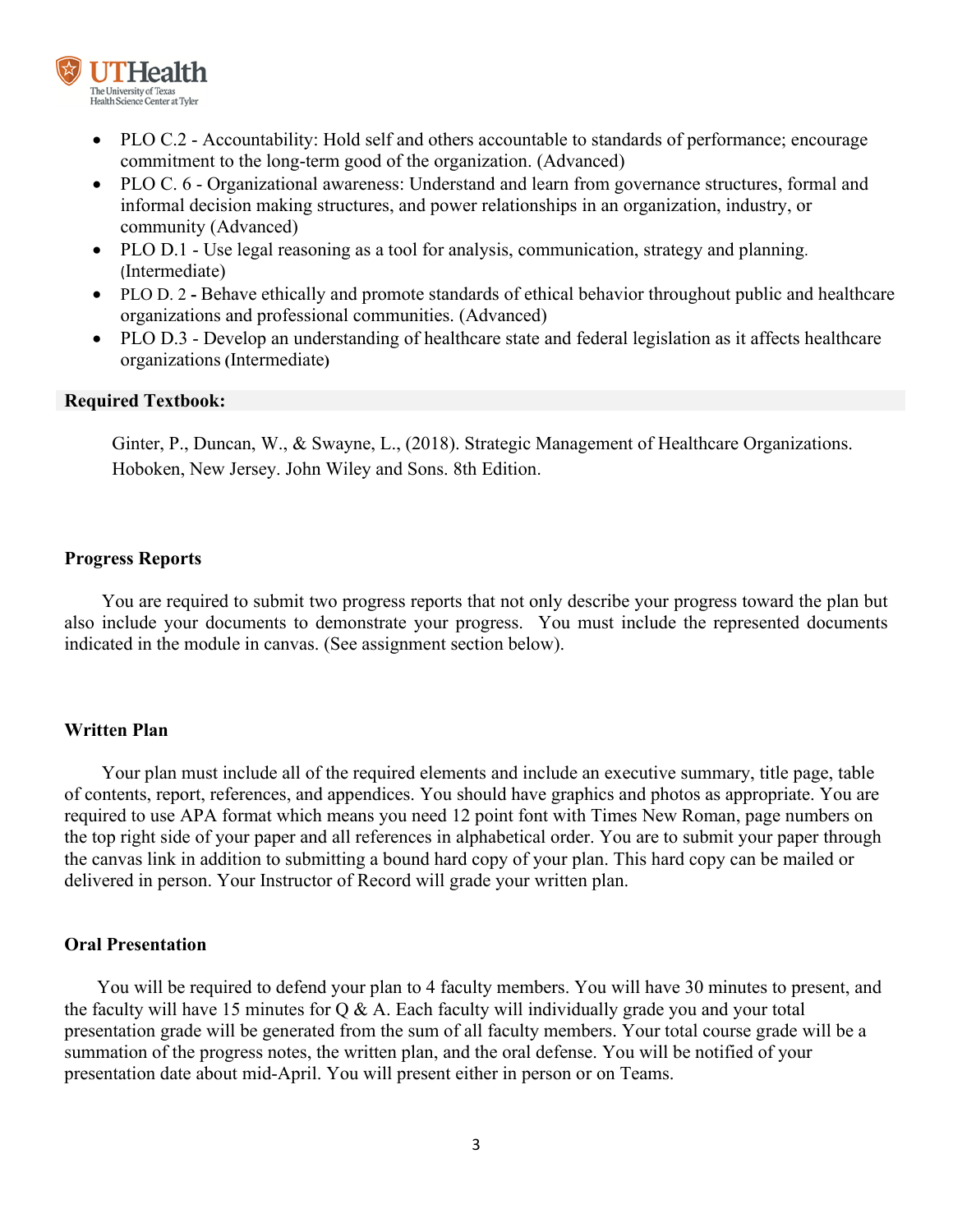

# **Assignments and Due Dates**

| <b>Assignment Name</b> | <b>Due Date</b>        | <b>Requirements</b>                |
|------------------------|------------------------|------------------------------------|
| Progress report 1      | March $5 -$ March $10$ | Progress report to include         |
|                        |                        | Modules 1-5 (Mission, Vision,      |
|                        |                        | Objectives, and Goals, Internal    |
|                        |                        | Analysis, Financial Analysis,      |
|                        |                        | External Analysis and SWOT)        |
| Progress report 2      | April $20 -$ April 25  | Project report to include Module   |
|                        |                        | 6-9 (Strategic Issues, Strategic   |
|                        |                        | Alternatives and Tool Used,        |
|                        |                        | Analytic Technique,                |
|                        |                        | Recommendation and Rationale)      |
| Written plan           | April 30 by 11:00 PM   | Final written plan                 |
| Presentation           | May $01 -$ May 03      | Orally defend your plan to a panel |
|                        |                        | of 4 faculty members.              |

# **Academic Honesty:**

• Any student who commits an act of scholastic dishonesty is subject to discipline. Scholastic dishonesty includes, but is not limited to, cheating, plagiarism, collusion, the submission for credit of any work or materials that are attributable in whole or in part to another person, taking an examination for another person, any act designed to give unfair advantage to a student or the attempt to commit such acts.

## *Cheating*

- Dishonesty of any kind involving examinations, assignments, alteration of records, wrongful possession of examinations, and unpermitted submission of duplicate papers for multiple classes or unauthorized use of keys to examinations is considered cheating. Cheating includes but is not limited to:
- Using or attempting to use unauthorized materials to aid in achieving a better grade on a component of a class.
- Falsifying or inventing any information, including citations, on an assigned exercise.
- Helping or attempting to help another in an act of cheating or plagiarism.

## *Plagiarism*

• Plagiarism is presenting the words or ideas of another person as if they were your own. Materials, even ideas, borrowed from others necessitate full and complete acknowledgment of the original authors. Offering the work of another as one's own is plagiarism and is unacceptable in the academic community.